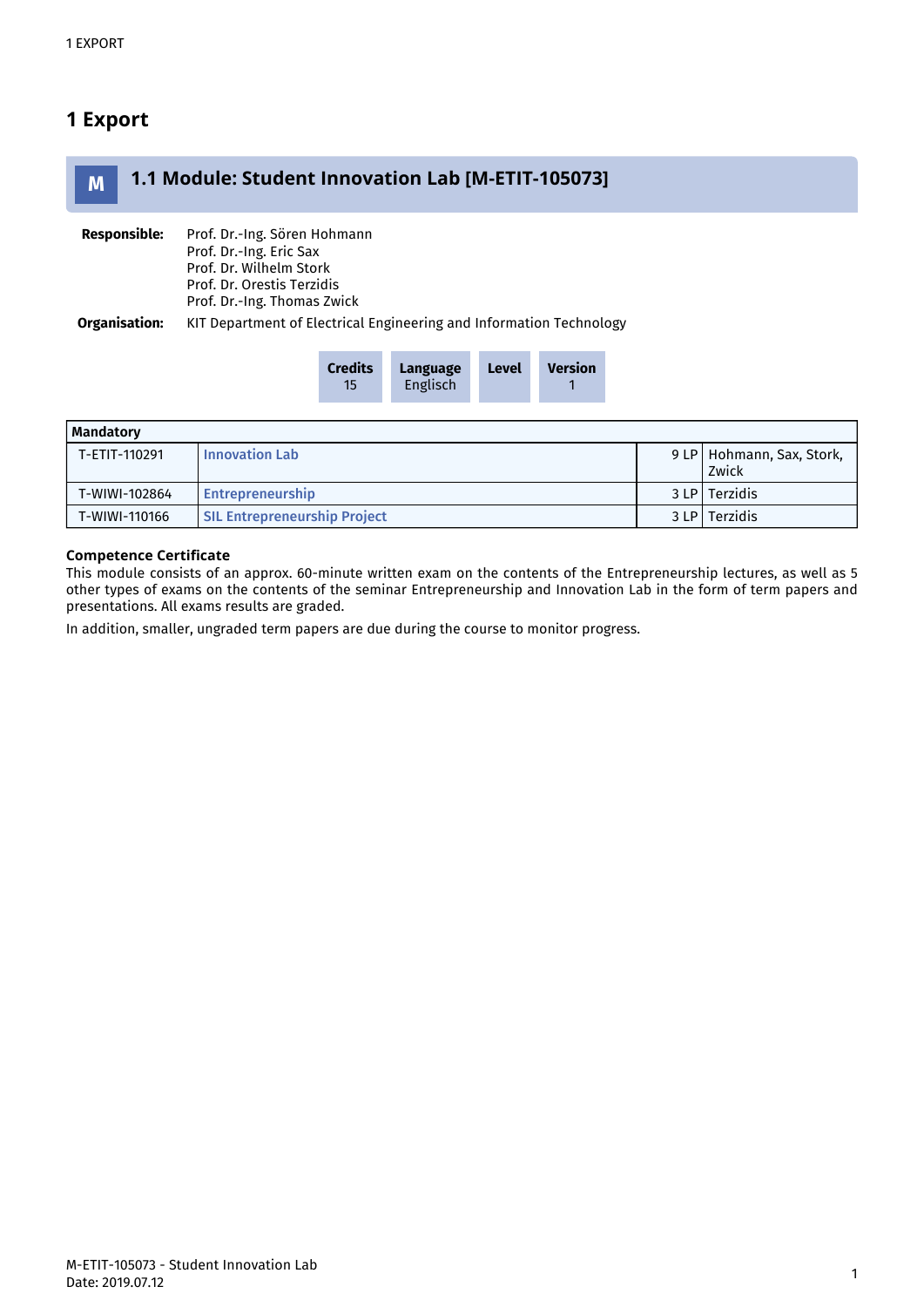#### Competence Goal **Personal competence**

- Reflection faculty: The students are able to analyze, evaluate and develop an alternative for action for certain elements of action in social interaction
- Decision-making ability: The students are able to prepare a decision template in time and to provide the necessary arguments for alternative decisions and therefore are able to decide in time.
- Interdisciplinary teamwork Students are able to detect their limits of competence in one domain and to adjust to a the non-specialist domain. The students are able to detect a lack in competence and to compensate this lack via competences of other team members. The students are able to communicate their domain-specific knowledge and develop a basic understanding of other domains.
- Value-based action: The students are able to use selected psychological tools to determine their own values. They are able to match these values with team members and reflect if their offer fits these values.

# **Social competence**

- Ability to cooperate: The students are able to analyze and judge their cooperative behavior in a group.
- Communication competence: • Ability to deal with conflicts: The students are able to present their information in persuasive, focused and target group oriented way.
- The students are able to detect conflicts in advance, analyze them and name solution concepts.

# **Innovation and entrepreneurship competence**

- Agile product development:
	- The students are able to apply methods of agile product development e.g. Scrum.
- Methodical innovation retrieval:
- The students are able to conduct processes for user- and technology-centered innovation to develop sustainable value propositions for certain target groups (e.g. Design Thinking (DT), Technology Application Selection (TAS) process).
- Orientation on management of new technology-based firms (NTBF): The students are able to name central concepts of intellectual property and legal structures. The students are able to name the most important tasks of entrepreneurial leadership. They are able to name the most common form of business modeling and to setup a business plan. The students know important approaches to establish an organization. The students are able to determine the ownership structure in an investment situation. The students are able to name marketing concepts and setup a business model.
- Generate investment readiness: The students are able to setup rudimentary revenue and cost plan. Furthermore, they are able to establish a project plan for a company in order to derive an investment plan. The students are able to present their business proposal to investors and develop empathy for the investors.
- Competence to develop a business model: The students are able to apply respective tools for business modeling e.g. Business Model Canvas. The students are able to develop and assess alternative business models.
- Risk handling:

The students are able to name basic risks w.r.t. requirements, technical limitations and profitability. The students are able to apply methods of customer interaction for evaluation of requirements and willingness to pay. The students are able to setup a rudimentary competitors analyze. The students are able to name and identify risks and present potential reactions.

## **Systemic technical competence**

- Problem solution competence:
- The students are able to analyze, assess and structurally solve a technical problem.
- Agile methodology of system development:
- The students are able to name and apply different system development processes.
- Validation in volatile environment: The students are able to conduct technical and economical validation under volatile constraints. For this, they are able to name the constraints and interpret the results of the validation.
- Functional decomposition: The students are able to identify, interpret and derive functional requirements from complex customer needs.
	- Architecture development:
	- The students are able to recognize coherences from the functional requirements and derive a suitable system architecture.